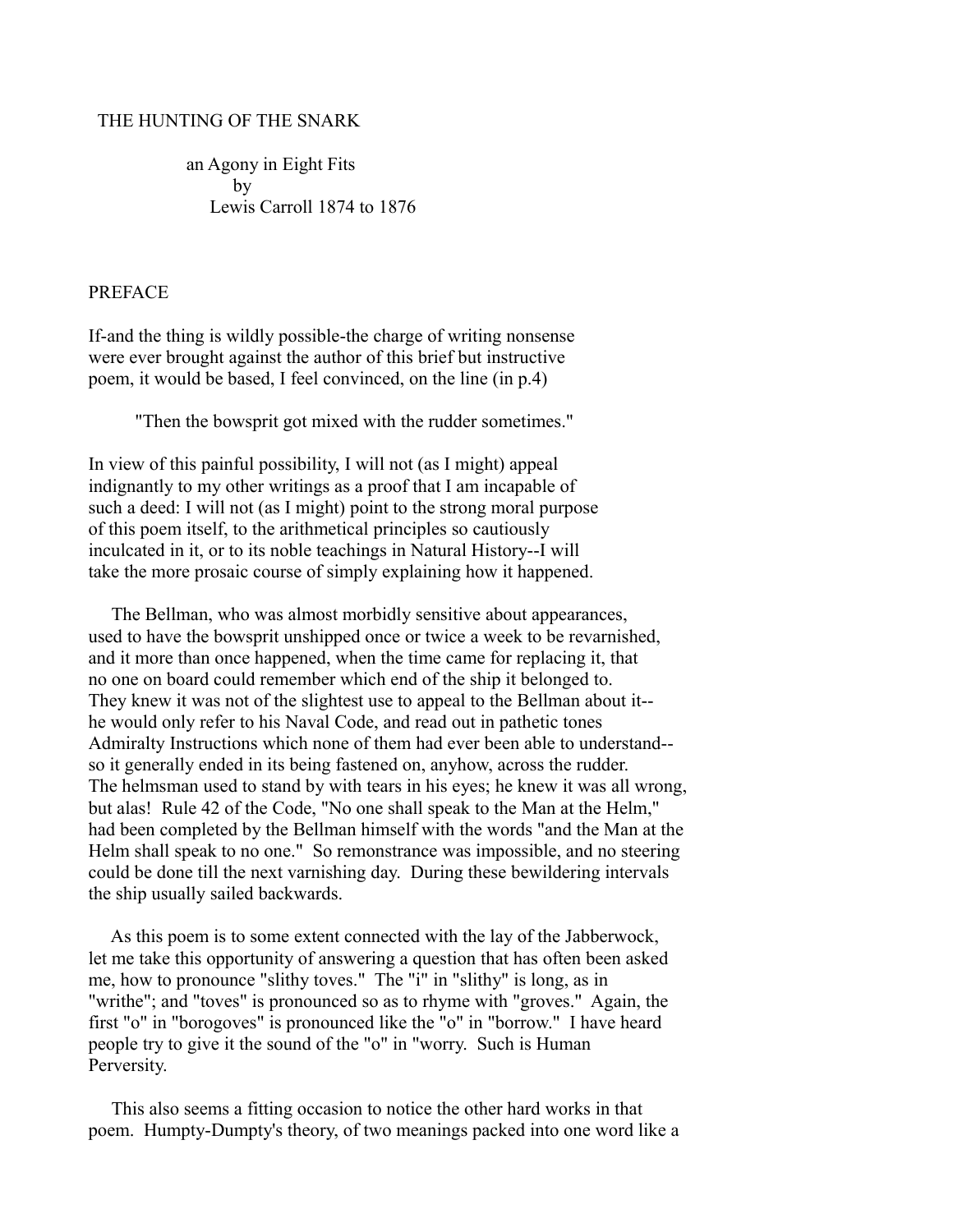portmanteau, seems to me the right explanation for all.

 For instance, take the two words "fuming" and "furious." Make up your mind that you will say both words, but leave it unsettled which you will say first. Now open your mouth and speak. If your thoughts incline ever so little towards "fuming," you will say "fuming-furious;" if they turn, by even a hair's breadth, towards "furious," you will say "furious-fuming;" but if you have the rarest of gifts, a perfectly balanced mind, you will say "frumious."

Supposing that, when Pistol uttered the well-known words--

"Under which king, Bezonian? Speak or die!"

Justice Shallow had felt certain that it was either William or Richard, but had not been able to settle which, so that he could not possibly say either name before the other, can it be doubted that, rather than die, he would have gasped out "Rilchiam!"

### Fit the First

### THE LANDING

"Just the place for a Snark!" the Bellman cried, As he landed his crew with care; Supporting each man on the top of the tide By a finger entwined in his hair.

"Just the place for a Snark! I have said it twice: That alone should encourage the crew. Just the place for a Snark! I have said it thrice: What i tell you three times is true."

- The crew was complete: it included a Boots-- A maker of Bonnets and Hoods--
- A Barrister, brought to arrange their disputes-- And a Broker, to value their goods.

A Billiard-maker, whose skill was immense, Might perhaps have won more than his share--

But a Banker, engaged at enormous expense, Had the whole of their cash in his care.

There was also a Beaver, that paced on the deck, Or would sit making lace in the bow:

And had often (the Bellman said) saved them from wreck, Though none of the sailors knew how.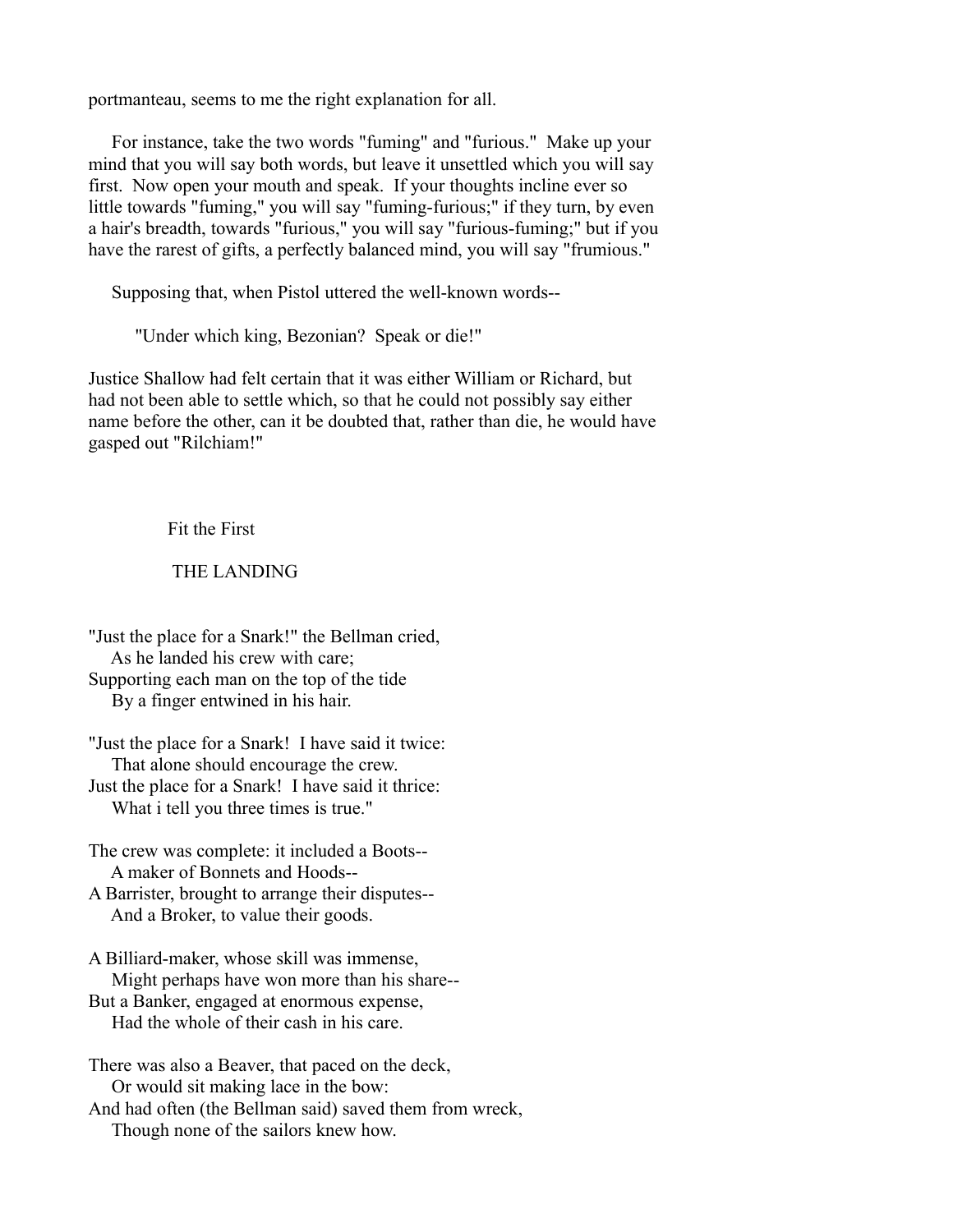There was one who was famed for the number of things He forgot when he entered the ship:

His umbrella, his watch, all his jewels and rings, And the clothes he had bought for the trip.

He had forty-two boxes, all carefully packed, With his name painted clearly on each: But, since he omitted to mention the fact,

They were all left behind on the beach.

The loss of his clothes hardly mattered, because He had seven coats on when he came, With three pairs of boots--but the worst of it was, He had wholly forgotten his name.

He would answer to "Hi!" or to any loud cry, Such as "Fry me!" or "Fritter my wig!"

To "What-you-may-call-um!" or "What-was-his-name!" But especially "Thing-um-a-jig!"

While, for those who preferred a more forcible word, He had different names from these:

His intimate friends called him "Candle-ends," And his enemies "Toasted-cheese."

"His form in ungainly--his intellect small--" (So the Bellman would often remark) "But his courage is perfect! And that, after all, Is the thing that one needs with a Snark."

He would joke with hyenas, returning their stare With an impudent wag of the head: And he once went a walk, paw-in-paw, with a bear,

"Just to keep up its spirits," he said.

He came as a Baker: but owned, when too late-- And it drove the poor Bellman half-mad-- He could only bake Bridecake--for which, I may state, No materials were to be had.

The last of the crew needs especial remark, Though he looked an incredible dunce:

He had just one idea--but, that one being "Snark," The good Bellman engaged him at once.

He came as a Butcher: but gravely declared, When the ship had been sailing a week, He could only kill Beavers. The Bellman looked scared,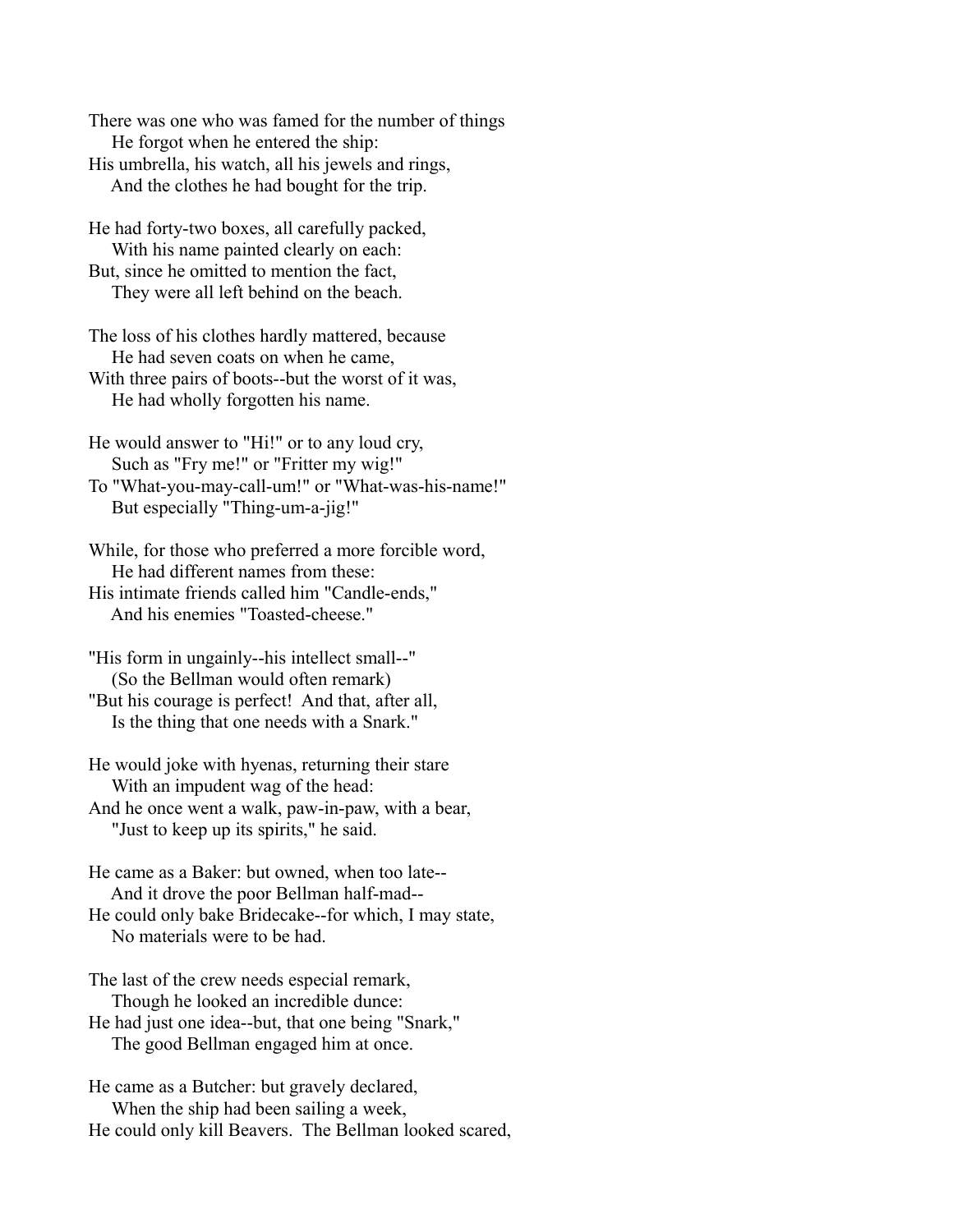And was almost too frightened to speak:

But at length he explained, in a tremulous tone, There was only one Beaver on board;

And that was a tame one he had of his own, Whose death would be deeply deplored.

The Beaver, who happened to hear the remark, Protested, with tears in its eyes,

That not even the rapture of hunting the Snark Could atone for that dismal surprise!

It strongly advised that the Butcher should be Conveyed in a separate ship: But the Bellman declared that would never agree

With the plans he had made for the trip:

Navigation was always a difficult art, Though with only one ship and one bell: And he feared he must really decline, for his part, Undertaking another as well.

The Beaver's best course was, no doubt, to procure A second-hand dagger-proof coat--

So the Baker advised it-- and next, to insure Its life in some Office of note:

This the Banker suggested, and offered for hire (On moderate terms), or for sale, Two excellent Policies, one Against Fire, And one Against Damage From Hail.

Yet still, ever after that sorrowful day, Whenever the Butcher was by, The Beaver kept looking the opposite way, And appeared unaccountably shy.

Fit the Second

## THE BELLMAN'S SPEECH

The Bellman himself they all praised to the skies-- Such a carriage, such ease and such grace! Such solemnity, too! One could see he was wise, The moment one looked in his face!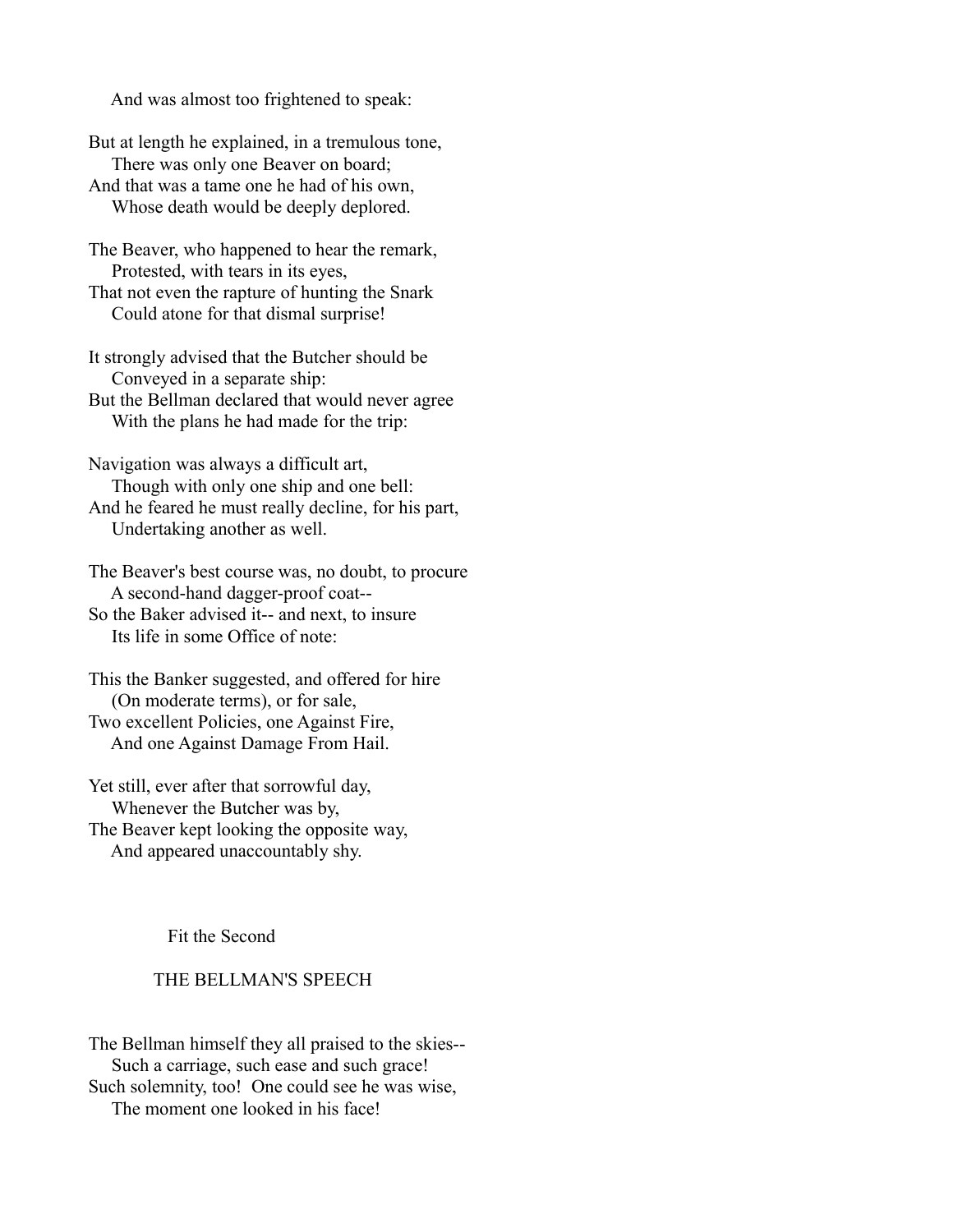He had bought a large map representing the sea, Without the least vestige of land: And the crew were much pleased when they found it to be A map they could all understand.

"What's the good of Mercator's North Poles and Equators, Tropics, Zones, and Meridian Lines?" So the Bellman would cry: and the crew would reply

"They are merely conventional signs!

"Other maps are such shapes, with their islands and capes! But we've got our brave Captain to thank:

(So the crew would protest) "that he's bought us the best-- A perfect and absolute blank!"

This was charming, no doubt; but they shortly found out That the Captain they trusted so well

Had only one notion for crossing the ocean, And that was to tingle his bell.

He was thoughtful and grave--but the orders he gave Were enough to bewilder a crew.

When he cried "Steer to starboard, but keep her head larboard!" What on earth was the helmsman to do?

Then the bowsprit got mixed with the rudder sometimes: A thing, as the Bellman remarked, That frequently happens in tropical climes,

When a vessel is, so to speak, "snarked."

But the principal failing occurred in the sailing, And the Bellman, perplexed and distressed, Said he had hoped, at least, when the wind blew due East, That the ship would not travel due West!

But the danger was past--they had landed at last, With their boxes, portmanteaus, and bags: Yet at first sight the crew were not pleased with the view,

Which consisted to chasms and crags.

The Bellman perceived that their spirits were low, And repeated in musical tone

Some jokes he had kept for a season of woe-- But the crew would do nothing but groan.

He served out some grog with a liberal hand, And bade them sit down on the beach:

And they could not but own that their Captain looked grand, As he stood and delivered his speech.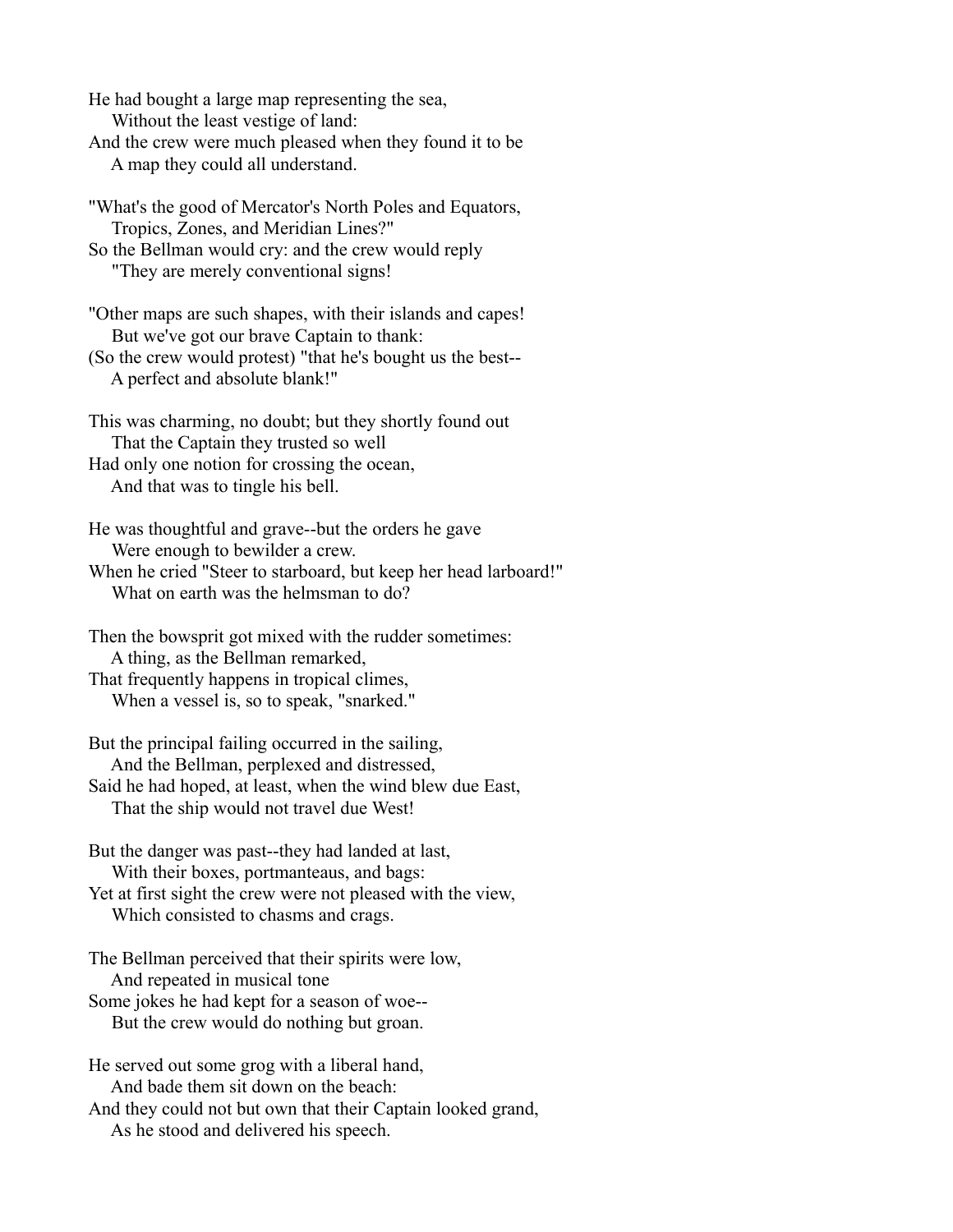"Friends, Romans, and countrymen, lend me your ears!" (They were all of them fond of quotations:

- So they drank to his health, and they gave him three cheers, While he served out additional rations).
- "We have sailed many months, we have sailed many weeks, (Four weeks to the month you may mark), But never as yet ('tis your Captain who speaks)

Have we caught the least glimpse of a Snark!

"We have sailed many weeks, we have sailed many days, (Seven days to the week I allow),

But a Snark, on the which we might lovingly gaze, We have never beheld till now!

"Come, listen, my men, while I tell you again The five unmistakable marks

By which you may know, wheresoever you go, The warranted genuine Snarks.

"Let us take them in order. The first is the taste, Which is meager and hollow, but crisp:

Like a coat that is rather too tight in the waist, With a flavor of Will-o-the-wisp.

"Its habit of getting up late you'll agree That it carries too far, when I say That it frequently breakfasts at five-o'clock tea, And dines on the following day.

"The third is its slowness in taking a jest. Should you happen to venture on one,

It will sigh like a thing that is deeply distressed: And it always looks grave at a pun.

"The fourth is its fondness for bathing-machines, Which is constantly carries about, And believes that they add to the beauty of scenes-- A sentiment open to doubt.

"The fifth is ambition. It next will be right To describe each particular batch:

Distinguishing those that have feathers, and bite, And those that have whiskers, and scratch.

"For, although common Snarks do no manner of harm, Yet, I feel it my duty to say, Some are Boojums--" The Bellman broke off in alarm,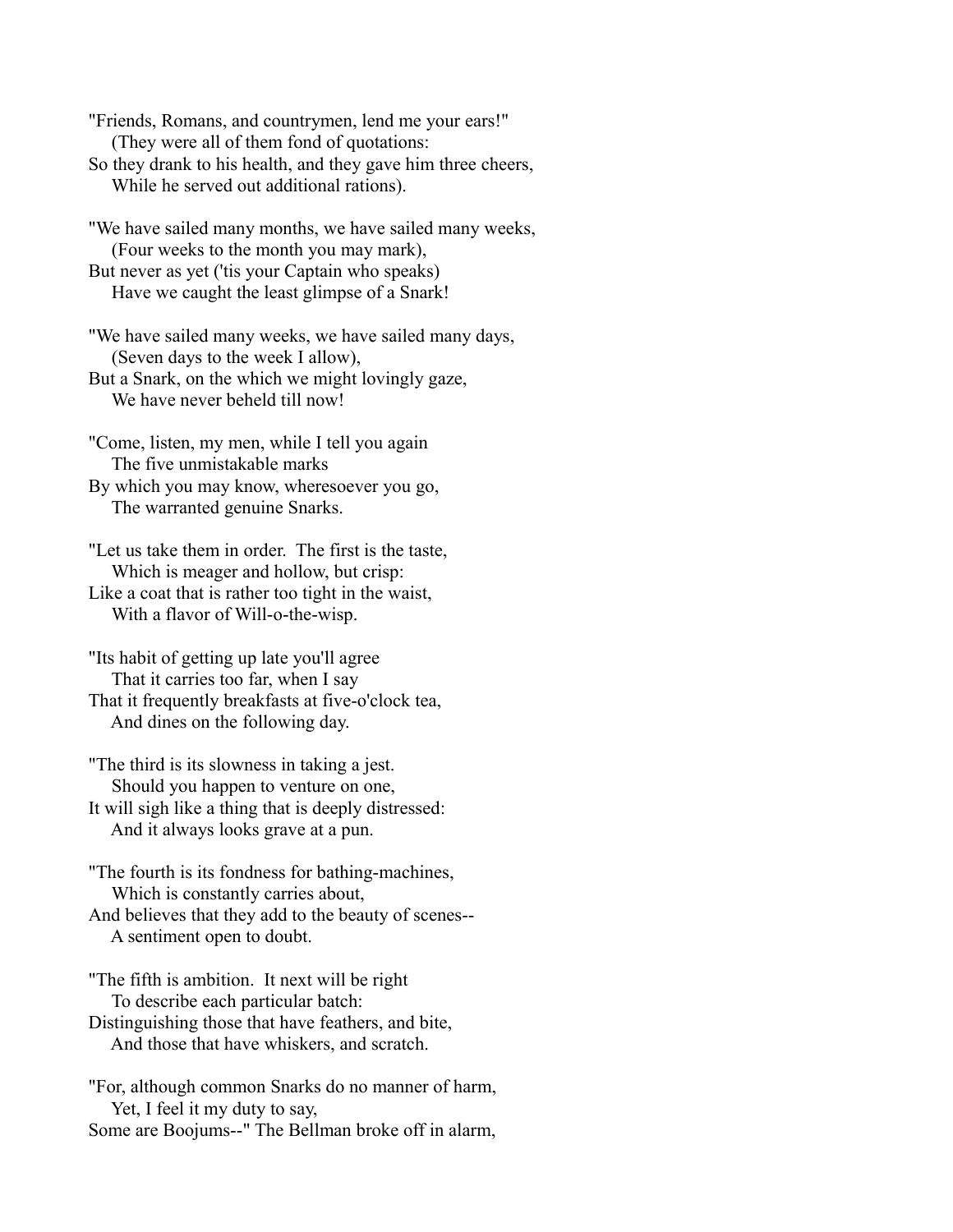For the Baker had fainted away.

Fit the Third

### THE BAKER'S TALE

They roused him with muffins--they roused him with ice-- They roused him with mustard and cress-- They roused him with jam and judicious advice-- They set him conundrums to guess.

When at length he sat up and was able to speak, His sad story he offered to tell; And the Bellman cried "Silence! Not even a shriek!"

And excitedly tingled his bell.

There was silence supreme! Not a shriek, not a scream, Scarcely even a howl or a groan,

As the man they called "Ho!" told his story of woe In an antediluvian tone.

"My father and mother were honest, though poor--" "Skip all that!" cried the Bellman in haste.

"If it once becomes dark, there's no chance of a Snark-- We have hardly a minute to waste!"

"I skip forty years," said the Baker, in tears, "And proceed without further remark

To the day when you took me aboard of your ship To help you in hunting the Snark.

"A dear uncle of mine (after whom I was named) Remarked, when I bade him farewell--"

"Oh, skip your dear uncle!" the Bellman exclaimed, As he angrily tingled his bell.

"He remarked to me then," said that mildest of men, " 'If your Snark be a Snark, that is right:

Fetch it home by all means--you may serve it with greens, And it's handy for striking a light.

" 'You may seek it with thimbles--and seek it with care; You may hunt it with forks and hope;

You may threaten its life with a railway-share; You may charm it with smiles and soap--' "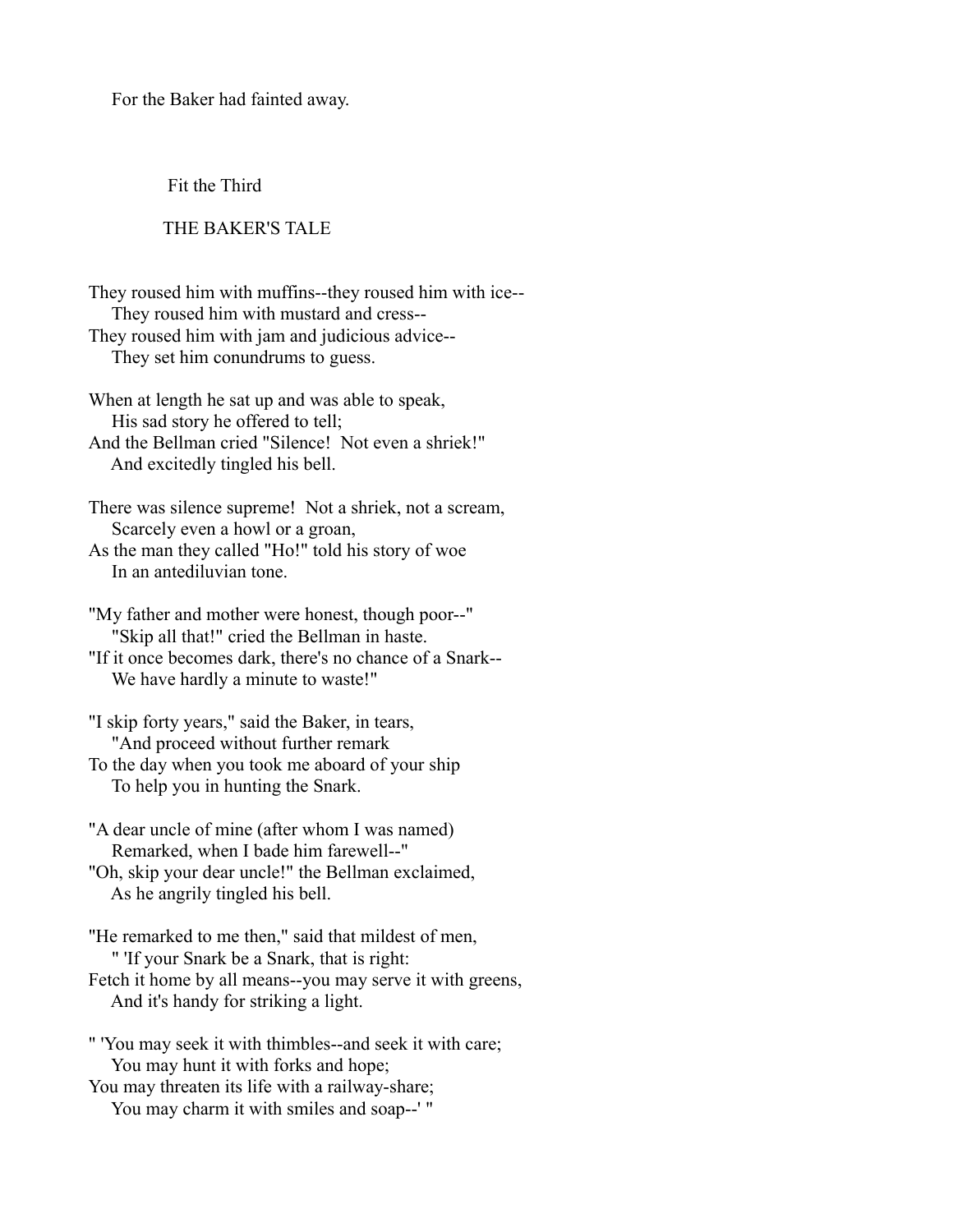("That's exactly the method," the Bellman bold In a hasty parenthesis cried, "That's exactly the way I have always been told

That the capture of Snarks should be tried!")

" 'But oh, beamish nephew, beware of the day, If your Snark be a Boojum! For then You will softly and suddenly vanish away, And never be met with again!'

"It is this, it is this that oppresses my soul, When I think of my uncle's last words: And my heart is like nothing so much as a bowl

Brimming over with quivering curds!

"It is this, it is this--" "We have had that before!" The Bellman indignantly said.

And the Baker replied "Let me say it once more. It is this, it is this that I dread!

"I engage with the Snark--every night after dark-- In a dreamy delirious fight: I serve it with greens in those shadowy scenes, And I use it for striking a light:

"But if ever I meet with a Boojum, that day, In a moment (of this I am sure), I shall softly and suddenly vanish away-- And the notion I cannot endure!"

Fit the fourth

# THE HUNTING

The Bellman looked uffish, and wrinkled his brow. "If only you'd spoken before! It's excessively awkward to mention it now, With the Snark, so to speak, at the door!

"We should all of us grieve, as you well may believe, If you never were met with again-- But surely, my man, when the voyage began, You might have suggested it then?

"It's excessively awkward to mention it now-- As I think I've already remarked."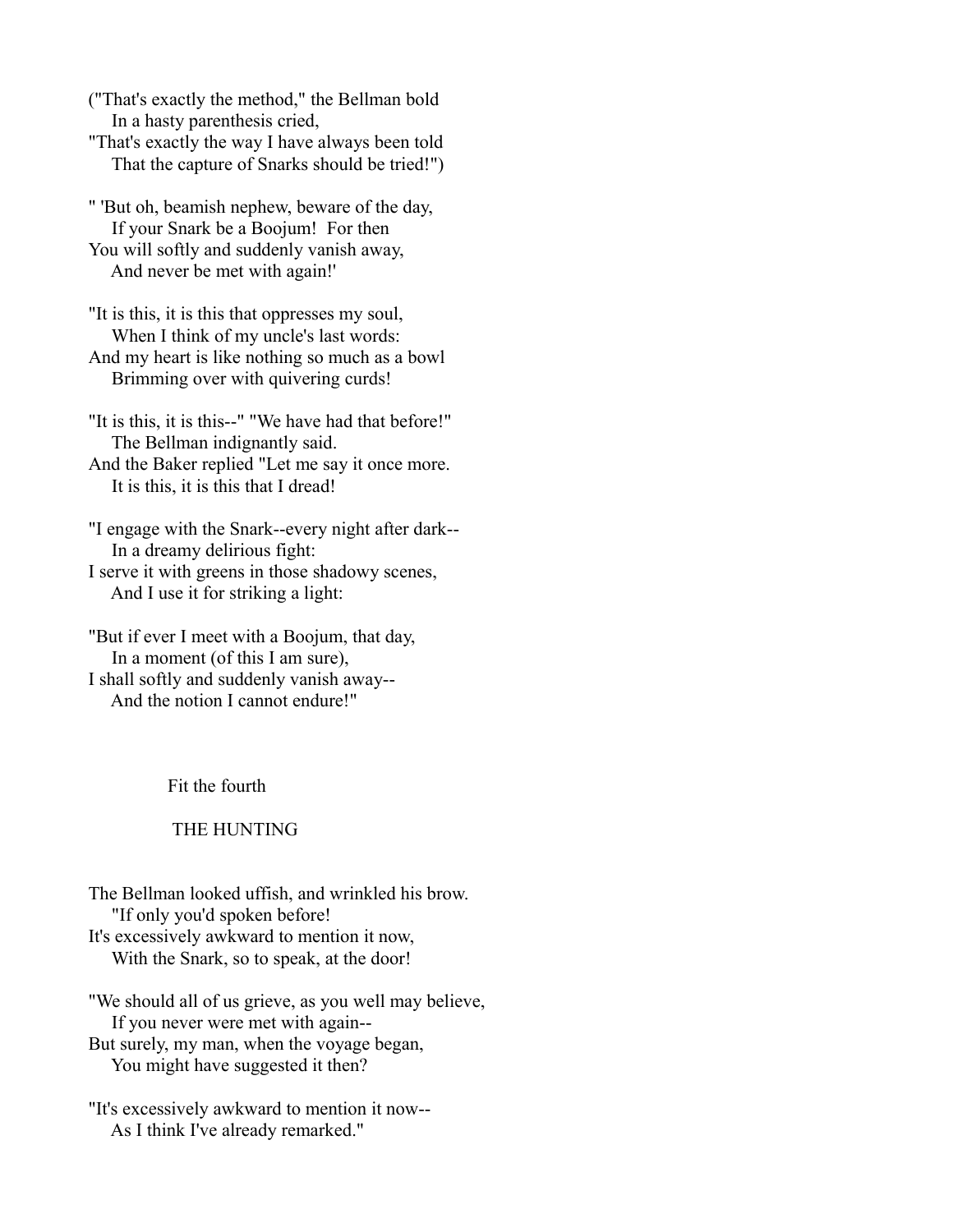And the man they called "Hi!" replied, with a sigh, "I informed you the day we embarked.

"You may charge me with murder--or want of sense-- (We are all of us weak at times): But the slightest approach to a false pretense Was never among my crimes!

"I said it in Hebrew--I said it in Dutch-- I said it in German and Greek: But I wholly forgot (and it vexes me much) That English is what you speak!"

"'Tis a pitiful tale," said the Bellman, whose face Had grown longer at every word:

"But, now that you've stated the whole of your case, More debate would be simply absurd.

"The rest of my speech" (he explained to his men) "You shall hear when I've leisure to speak it. But the Snark is at hand, let me tell you again! 'Tis your glorious duty to seek it!

"To seek it with thimbles, to seek it with care; To pursue it with forks and hope;

To threaten its life with a railway-share; To charm it with smiles and soap!

"For the Snark's a peculiar creature, that won't Be caught in a commonplace way.

Do all that you know, and try all that you don't: Not a chance must be wasted to-day!

"For England expects--I forbear to proceed: 'Tis a maxim tremendous, but trite:

And you'd best be unpacking the things that you need To rig yourselves out for the fight."

Then the Banker endorsed a blank check (which he crossed), And changed his loose silver for notes.

The Baker with care combed his whiskers and hair, And shook the dust out of his coats.

The Boots and the Broker were sharpening a spade-- Each working the grindstone in turn:

But the Beaver went on making lace, and displayed No interest in the concern:

Though the Barrister tried to appeal to its pride,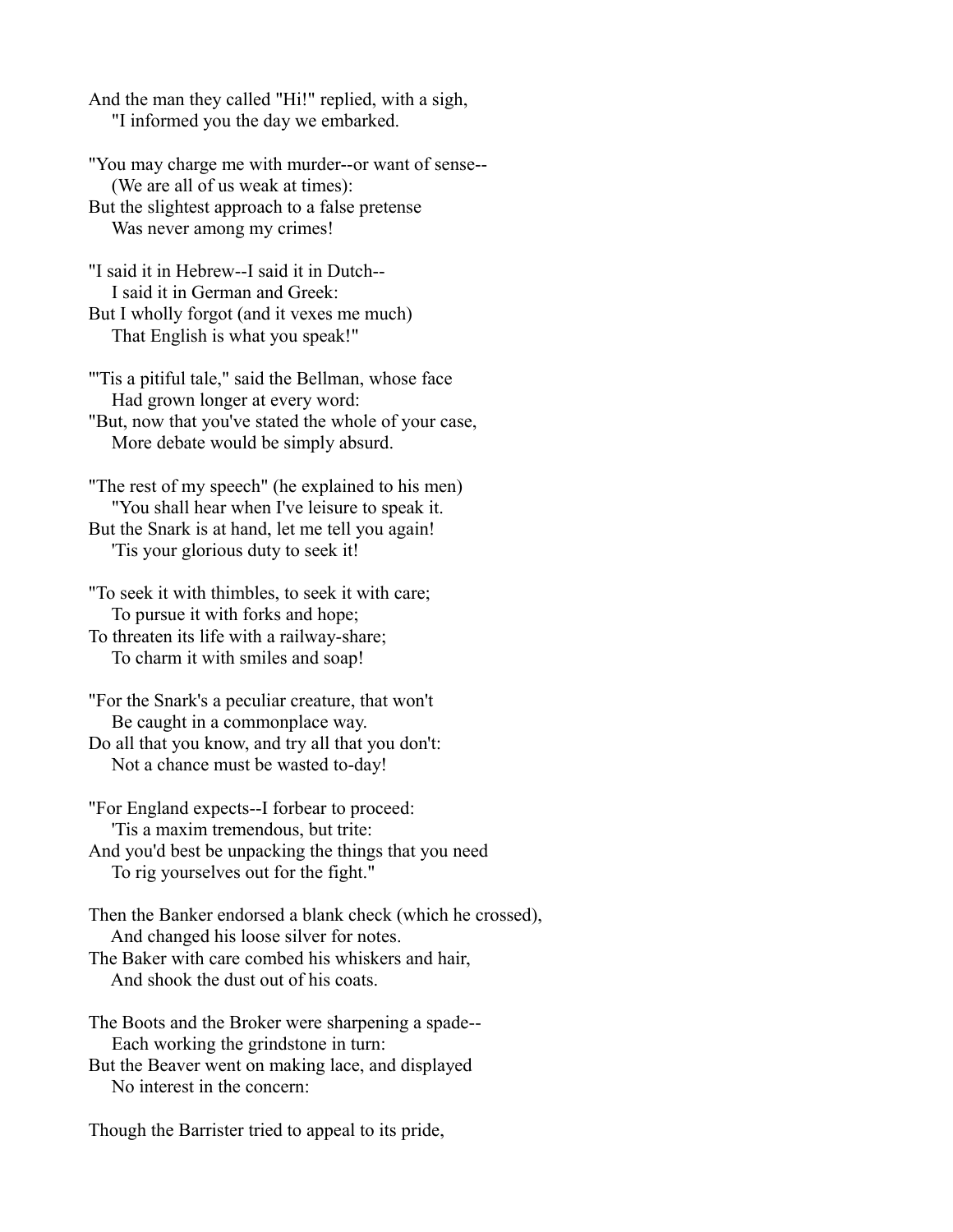And vainly proceeded to cite

A number of cases, in which making laces Had been proved an infringement of right.

The maker of Bonnets ferociously planned A novel arrangement of bows:

While the Billiard-marker with quivering hand Was chalking the tip of his nose.

But the Butcher turned nervous, and dressed himself fine, With yellow kid gloves and a ruff-- Said he felt it exactly like going to dine, Which the Bellman declared was all "stuff."

"Introduce me, now there's a good fellow," he said, "If we happen to meet it together!" And the Bellman, sagaciously nodding his head, Said "That must depend on the weather."

The Beaver went simply galumphing about, At seeing the Butcher so shy: And even the Baker, though stupid and stout, Made an effort to wink with one eye.

"Be a man!" said the Bellman in wrath, as he heard The Butcher beginning to sob. "Should we meet with a Jubjub, that desperate bird, We shall need all our strength for the job!"

Fit the Fifth

# THE BEAVER'S LESSON

They sought it with thimbles, they sought it with care; They pursued it with forks and hope; They threatened its life with a railway-share; They charmed it with smiles and soap.

Then the Butcher contrived an ingenious plan For making a separate sally;

And fixed on a spot unfrequented by man, A dismal and desolate valley.

But the very same plan to the Beaver occurred: It had chosen the very same place: Yet neither betrayed, by a sign or a word,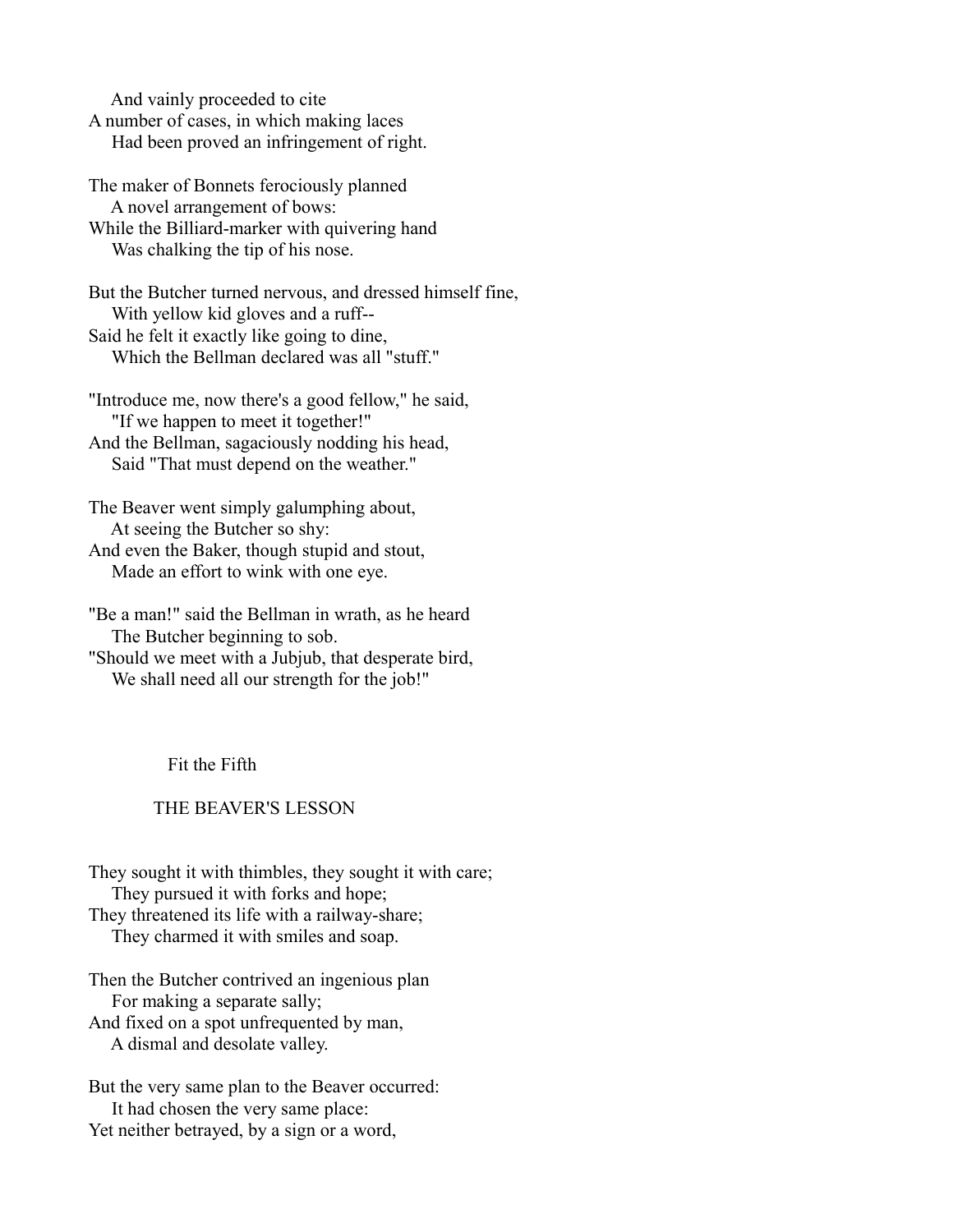The disgust that appeared in his face.

Each thought he was thinking of nothing but "Snark" And the glorious work of the day; And each tried to pretend that he did not remark That the other was going that way.

But the valley grew narrow and narrower still, And the evening got darker and colder,

Till (merely from nervousness, not from goodwill) They marched along shoulder to shoulder.

Then a scream, shrill and high, rent the shuddering sky, And they knew that some danger was near: The Beaver turned pale to the tip of its tail, And even the Butcher felt queer.

He thought of his childhood, left far far behind-- That blissful and innocent state-- The sound so exactly recalled to his mind A pencil that squeaks on a slate!

"'Tis the voice of the Jubjub!" he suddenly cried. (This man, that they used to call "Dunce.") "As the Bellman would tell you," he added with pride, "I have uttered that sentiment once.

"'Tis the note of the Jubjub! Keep count, I entreat; You will find I have told it you twice.

'Tis the song of the Jubjub! The proof is complete, If only I've stated it thrice."

The Beaver had counted with scrupulous care, Attending to every word:

But it fairly lost heart, and outgrabe in despair, When the third repetition occurred.

It felt that, in spite of all possible pains, It had somehow contrived to lose count, And the only thing now was to rack its poor brains By reckoning up the amount.

"Two added to one--if that could but be done," It said, "with one's fingers and thumbs!" Recollecting with tears how, in earlier years, It had taken no pains with its sums.

"The thing can be done," said the Butcher, "I think. The thing must be done, I am sure.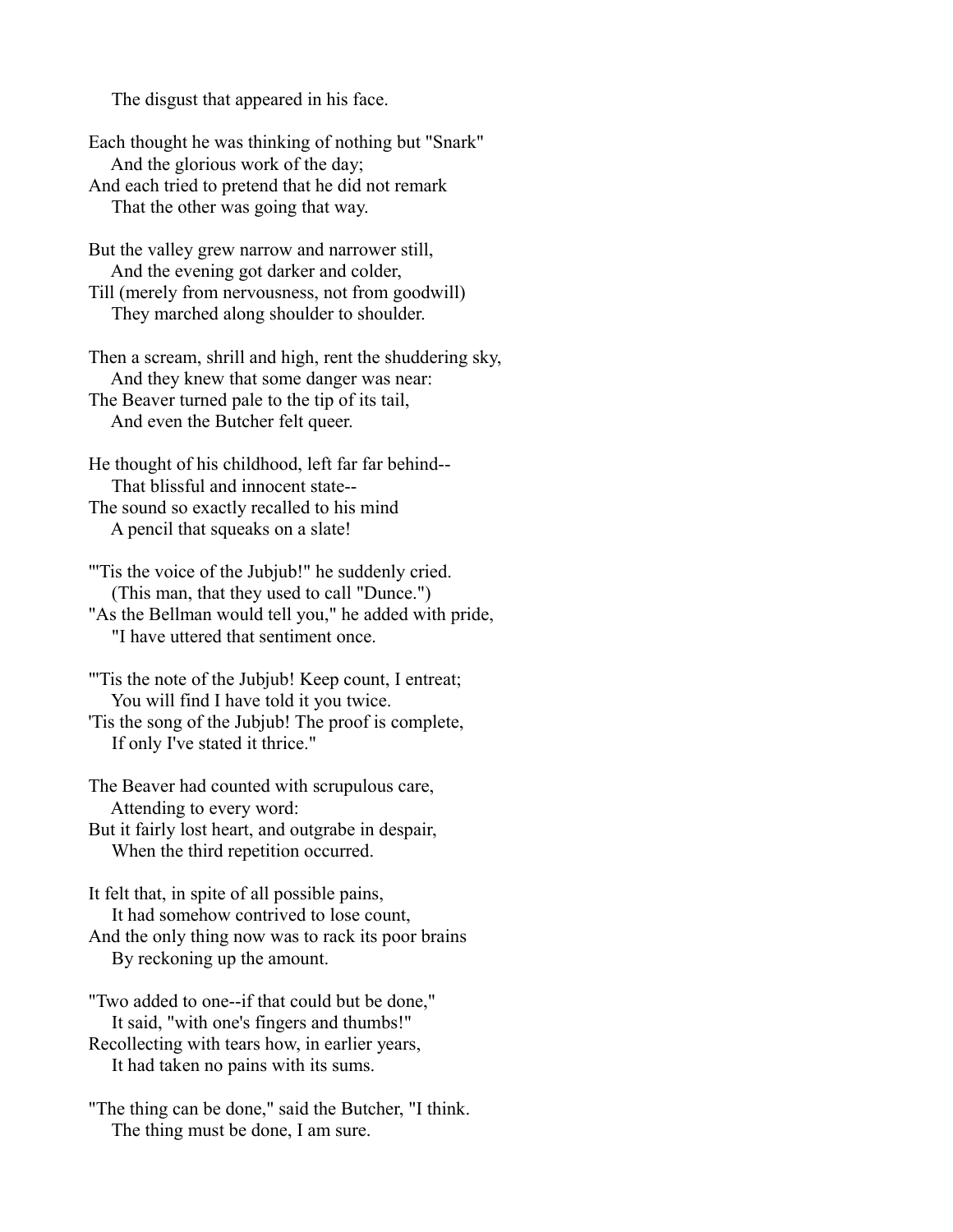The thing shall be done! Bring me paper and ink, The best there is time to procure."

The Beaver brought paper,portfolio, pens, And ink in unfailing supplies:

While strange creepy creatures came out of their dens, And watched them with wondering eyes.

So engrossed was the Butcher, he heeded them not, As he wrote with a pen in each hand, And explained all the while in a popular style Which the Beaver could well understand.

"Taking Three as the subject to reason about-- A convenient number to state--

We add Seven, and Ten, and then multiply out By One Thousand diminished by Eight.

"The result we proceed to divide, as you see, By Nine Hundred and Ninety Two:

Then subtract Seventeen, and the answer must be Exactly and perfectly true.

"The method employed I would gladly explain, While I have it so clear in my head,

If I had but the time and you had but the brain-- But much yet remains to be said.

"In one moment I've seen what has hitherto been Enveloped in absolute mystery,

And without extra charge I will give you at large A Lesson in Natural History."

In his genial way he proceeded to say (Forgetting all laws of propriety,

And that giving instruction, without introduction, Would have caused quite a thrill in Society),

"As to temper the Jubjub's a desperate bird, Since it lives in perpetual passion: Its taste in costume is entirely absurd--

It is ages ahead of the fashion:

"But it knows any friend it has met once before: It never will look at a bride:

And in charity-meetings it stands at the door, And collects--though it does not subscribe.

" Its flavor when cooked is more exquisite far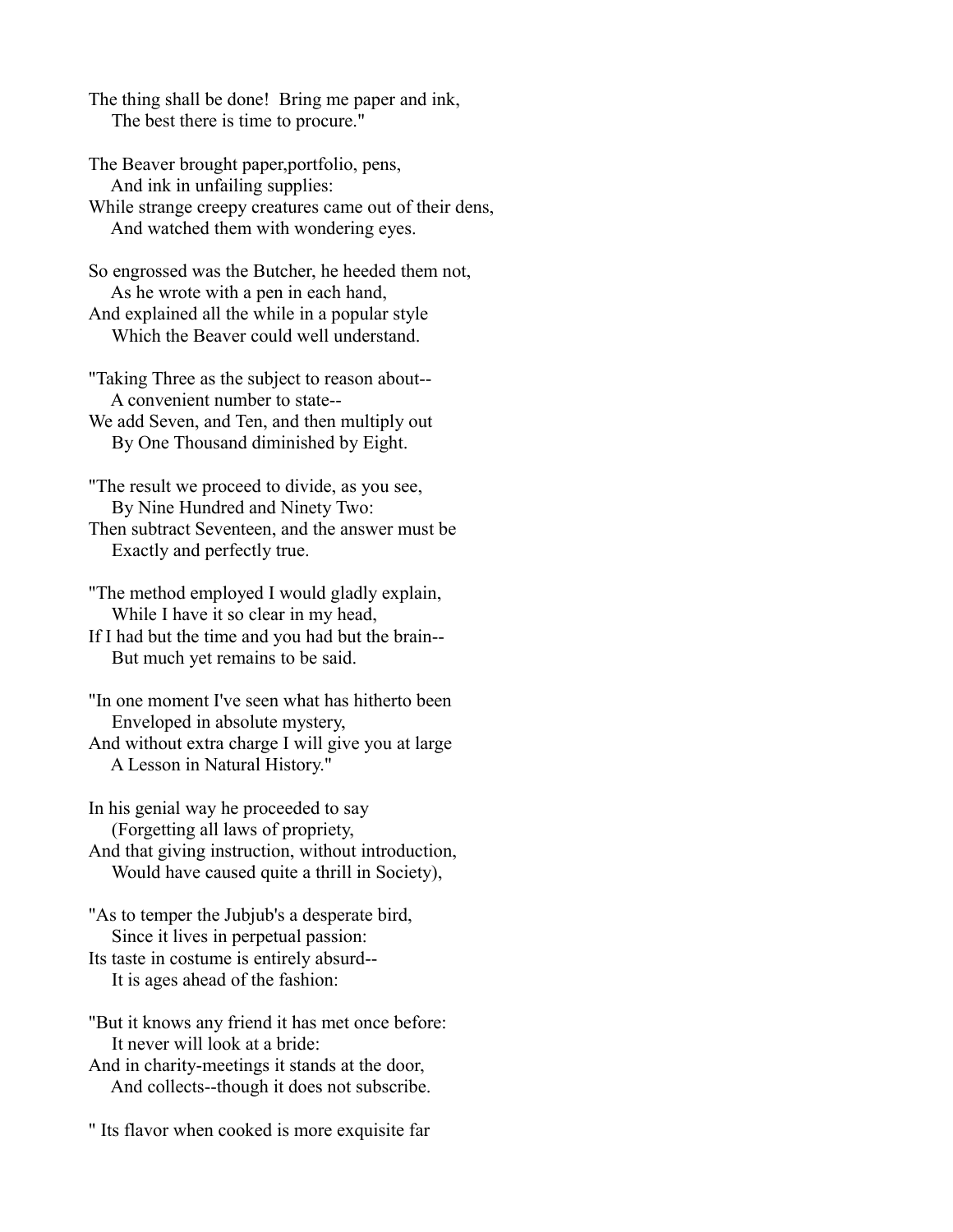Than mutton, or oysters, or eggs: (Some think it keeps best in an ivory jar, And some, in mahogany kegs:)

"You boil it in sawdust: you salt it in glue: You condense it with locusts and tape: Still keeping one principal object in view-- To preserve its symmetrical shape."

The Butcher would gladly have talked till next day, But he felt that the lesson must end, And he wept with delight in attempting to say He considered the Beaver his friend.

While the Beaver confessed, with affectionate looks More eloquent even than tears,

It had learned in ten minutes far more than all books Would have taught it in seventy years.

They returned hand-in-hand, and the Bellman, unmanned (For a moment) with noble emotion, Said "This amply repays all the wearisome days

We have spent on the billowy ocean!"

Such friends, as the Beaver and Butcher became, Have seldom if ever been known;

In winter or summer, 'twas always the same-- You could never meet either alone.

And when quarrels arose--as one frequently finds Quarrels will, spite of every endeavor-- The song of the Jubjub recurred to their minds, And cemented their friendship for ever!

Fit the Sixth

# THE BARRISTER'S DREAM

They sought it with thimbles, they sought it with care; They pursued it with forks and hope; They threatened its life with a railway-share;

They charmed it with smiles and soap.

But the Barrister, weary of proving in vain That the Beaver's lace-making was wrong, Fell asleep, and in dreams saw the creature quite plain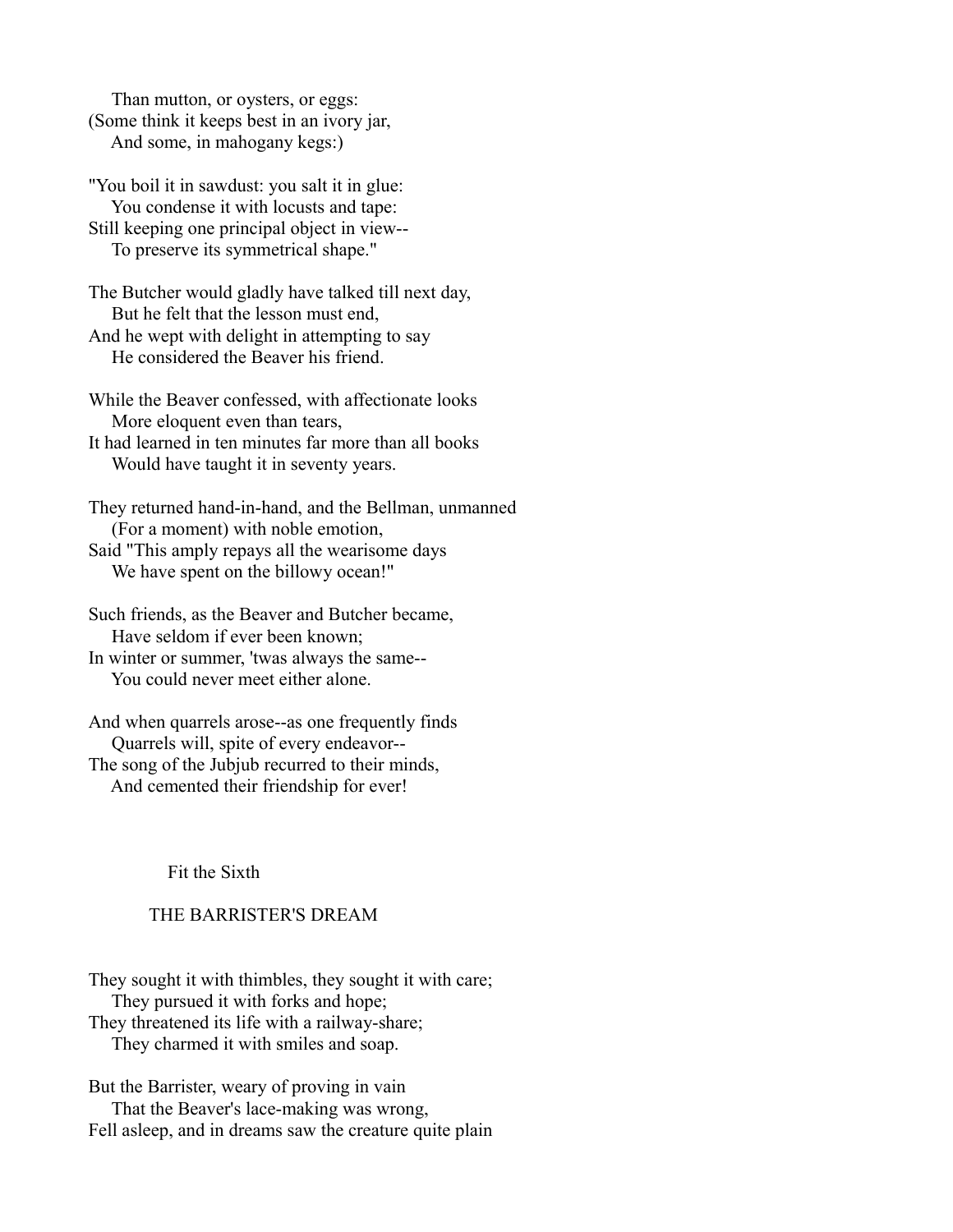That his fancy had dwelt on so long.

He dreamed that he stood in a shadowy Court, Where the Snark, with a glass in its eye, Dressed in gown, bands, and wig, was defending a pig On the charge of deserting its sty.

The Witnesses proved, without error or flaw, That the sty was deserted when found: And the Judge kept explaining the state of the law In a soft under-current of sound.

The indictment had never been clearly expressed, And it seemed that the Snark had begun, And had spoken three hours, before any one guessed What the pig was supposed to have done.

The Jury had each formed a different view (Long before the indictment was read), And they all spoke at once, so that none of them knew One word that the others had said.

"You must know ---" said the Judge: but the Snark exclaimed "Fudge!" That statute is obsolete quite! Let me tell you, my friends, the whole question depends

On an ancient manorial right.

"In the matter of Treason the pig would appear To have aided, but scarcely abetted: While the charge of Insolvency fails, it is clear, If you grant the plea 'never indebted.'

"The fact of Desertion I will not dispute; But its guilt, as I trust, is removed (So far as related to the costs of this suit) By the Alibi which has been proved.

"My poor client's fate now depends on you votes." Here the speaker sat down in his place, And directed the Judge to refer to his notes And briefly to sum up the case.

But the Judge said he never had summed up before; So the Snark undertook it instead, And summed it so well that it came to far more Than the Witnesses ever had said!

When the verdict was called for, the Jury declined, As the word was so puzzling to spell;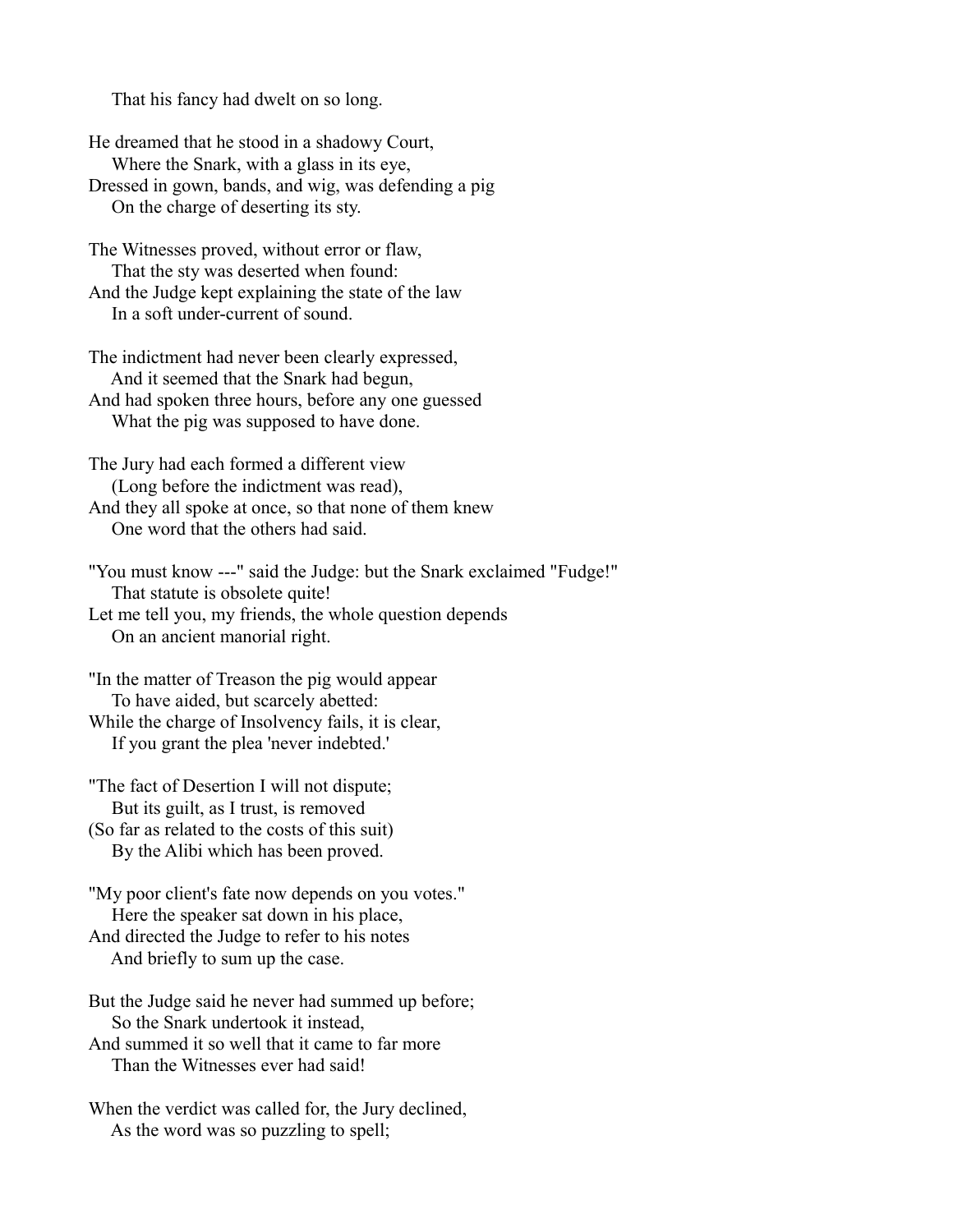But they ventured to hope that the Snark wouldn't mind Undertaking that duty as well.

So the Snark found the verdict, although, as it owned, It was spent with the toils of the day:

When it said the word "GUILTY!" the Jury all groaned, And some of them fainted away.

Then the Snark pronounced sentence, the Judge being quite Too nervous to utter a word:

When it rose to its feet, there was silence like night, And the fall of a pin might be heard.

"Transportation for lift" was the sentence it gave, "And \*then\* to be fined forty pound."

The Jury all cheered, though the Judge said he feared That the phrase was not legally sound.

But their wild exultation was suddenly checked When the jailer informed them, with tears, Such a sentence would have not the slightest effect, As the pig had been dead for some years.

The Judge left the Court, looking deeply disgusted: But the Snark, though a little aghast,

As the lawyer to whom the defense was entrusted, Went bellowing on to the last.

Thus the Barrister dreamed, while the bellowing seemed To grow every moment more clear: Till he woke to the knell of a furious bell,

Which the Bellman rang close at his ear.

Fit the Seventh

# THE BANKER'S FATE

They sought it with thimbles, they sought it with care; They pursued it with forks and hope; They threatened its life with a railway-share; They charmed it with smiles and soap.

And the Banker, inspired with a courage so new It was matter for general remark, Rushed madly ahead and was lost to their view

In his zeal to discover the Snark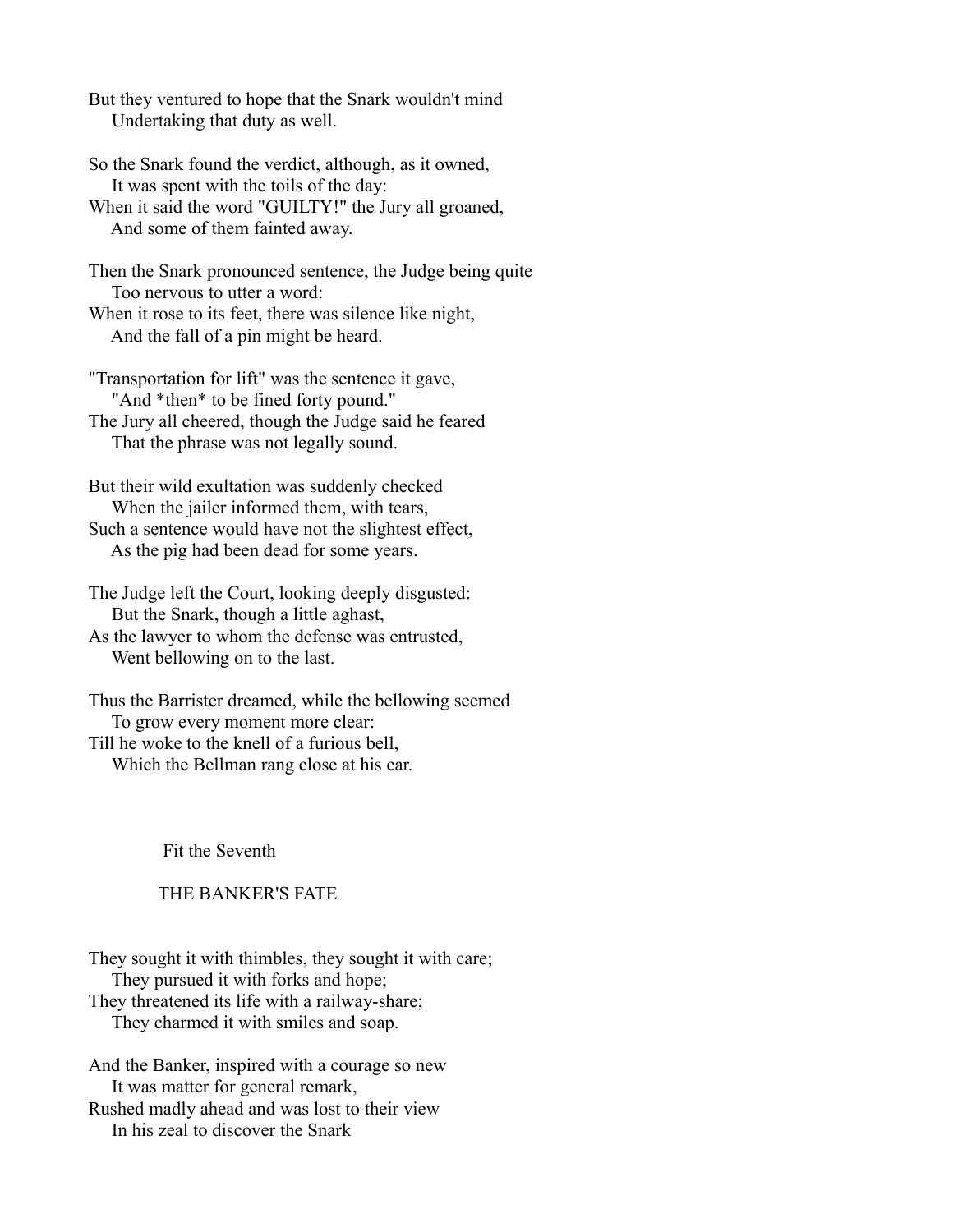But while he was seeking with thimbles and care, A Bandersnatch swiftly drew nigh And grabbed at the Banker, who shrieked in despair, For he knew it was useless to fly.

He offered large discount--he offered a check (Drawn "to bearer") for seven-pounds-ten: But the Bandersnatch merely extended its neck And grabbed at the Banker again.

Without rest or pause--while those frumious jaws Went savagely snapping around-He skipped and he hopped, and he floundered and flopped, Till fainting he fell to the ground.

The Bandersnatch fled as the others appeared Led on by that fear-stricken yell: And the Bellman remarked "It is just as I feared!"

And solemnly tolled on his bell.

He was black in the face, and they scarcely could trace The least likeness to what he had been: While so great was his fright that his waistcoat turned white- A wonderful thing to be seen!

To the horror of all who were present that day. He uprose in full evening dress,

And with senseless grimaces endeavored to say What his tongue could no longer express.

Down he sank in a chair--ran his hands through his hair-- And chanted in mimsiest tones Words whose utter inanity proved his insanity,

While he rattled a couple of bones.

"Leave him here to his fate--it is getting so late!" The Bellman exclaimed in a fright. "We have lost half the day. Any further delay, And we sha'nt catch a Snark before night!"

Fit the Eighth

THE VANISHING

They sought it with thimbles, they sought it with care;